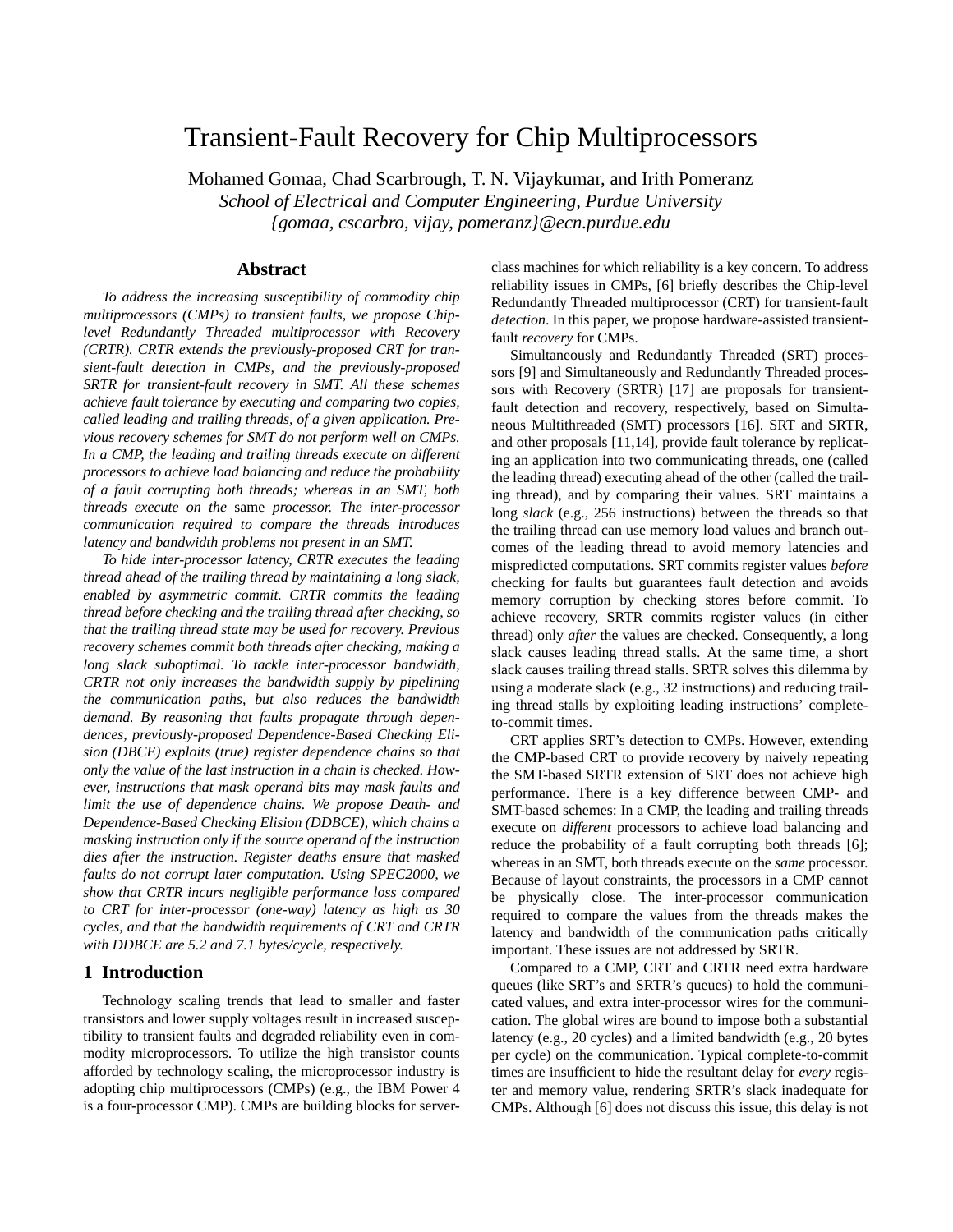a problem for CRT: Because CRT is a detection scheme and commits register values before checking, CRT can employ a long slack without stalling the leading thread.

We propose Chip-level Redundantly Threaded multiprocessor with Recovery (CRTR). Because the inter-processor delay fundamentally requires a slack longer than that used for SRTR, we use *asymmetric commit*, a departure from SRTR's strategy of not committing before checking. CRTR enables long slack by allowing the leading thread to commit register updates *before* checking, so that long slacks do not hold up leading thread commits. However, CRTR allows the trailing thread to commit register updates only *after* checking, so that the register state of the trailing thread can be used for recovery. In contrast, CRT allows *both* threads to commit register updates *before* checking, eliminating the possibility of recovery using the trailing thread. While AR-SMT [11] used asymmetric commit as a recovery strategy in SMT without explicit latency considerations, CRTR uses it to hide inter-processor latency by enabling a long slack. As in CRT, CRTR commits memory updates (i.e., stores) only after checking, so that memory is guaranteed to be correct. Because stores are less frequent than register updates, CRTR can increase the slack without stalling leading thread commits. Upon detecting a fault, CRTR raises an exception and copies the trailing register state to the leading thread.

The asymmetric commit hides inter-processor latency. To tackle inter-processor bandwidth requirements, we pipeline the inter-processor paths and hide the latency of the pipelining using the asymmetric commit. While this pipelining boosts the bandwidth supply, we reduce the bandwidth demand by employing two techniques. First, while SRTR checks speculative values, CRTR, like CRT, communicates and checks only committed values. Second, we extend the SRTR scheme of Dependence-Based Checking Elision (DBCE). By reasoning that faults propagate through dependences, DBCE exploits (true) register dependence chains so that *only* the last instruction in a chain is checked. Earlier instructions in the chains in *both* threads completely elide communication and checking, reducing bandwidth pressure. DBCE redundantly builds chains in both threads and checks its own functionality.

DBCE encounters problems with masking instructions, which may mask a fault in its inputs by producing the correct output even if an input is faulty (e.g.,  $r2 := r1 \& 0 \times r \cdot 0$ ),  $r1 :=$  $(r2 < r3)$ ). Such masking violates the key assumption of DBCE that faults are propagated by dependences. A later instruction in the chain of a masking instruction cannot detect the masked fault, and an irrecoverable error ensues if the faulty value is committed and consumed by some later computation. Consequently, SRTR suggests disallowing masking instructions from joining DBCE chains. Because many integer and almost all floating-point instructions (due to their finite precision) are masking, this restriction on masking instructions limits the DBCE chain lengths and reduces the effectiveness of DBCE.

We extend DBCE to exploit the death of register values, and propose Death- and Dependence-Based Checking Elision (DDBCE). The problem with a masking instruction occurs if a source operand is faulty, and some later instruction, *other than* the masking instruction, also consumes the faulty value. By tracking register death, we identify those masking instructions that are the *last* consumers of their source operands—i.e., the source operands die after the masking instruction. The operand death ensures that any masked fault does not corrupt later computation, allowing masking instructions to join chains without loss of recovery. Because many register values are consumed by only one or two instructions, DDBCE boosts the bandwidth reduction of DBCE.

The main contributions and results of this paper are:

**•** To tackle inter-processor latency, we use asymmetric commits.

**•** To tackle inter-processor bandwidth, we not only increase the bandwidth supply by pipelining the communication paths, but also reduce the bandwidth demand (1) by extending the previously-proposed DBCE to DDBCE, and (2) by checking only committed values and not speculative values.

**•** Using SPEC2000, we find that CRTR incurs negligible performance loss compared to CRT for inter-processor (one-way) latency as high as 30 cycles.

**•** Our results show that the bandwidth requirements for CRT, CRTR without DBCE, CRTR with conservative DBCE, and CRTR with DDBCE are 5.2, 9.8, 7.8, and 7.1 bytes/cycle, respectively.

CRTR is guaranteed to provide recovery from single transient faults except those that affect the (non-ECC-protected) register file, in which case CRTR guarantees detection.

In [Section 2,](#page-1-0) we discuss related work. We review CRT in [Section 3.](#page-2-0) We describe CRTR in [Section 4](#page-3-0) and DDBCE in [Section 5.](#page-5-0) In [Section 6,](#page-7-0) we present experimental results, and conclude in [Section 7](#page-11-0).

# <span id="page-1-0"></span>**2 Related work**

Watchdog processors are the key concept behind many fault tolerance schemes [5]. The AR-SMT processor is the first to use SMT to execute two copies of the same program [11]. AR-SMT and its follow-up for CMPs, called Slipstream[14], also propose using speculation techniques to allow communication of data values and branch outcomes between the leading and trailing threads to accelerate execution. SRT improves on AR-SMT via the two optimizations of slack fetch and checking only stores [9]. SRTR extends SRT to provide recovery for SMT [17]. The CRT paper explores design options for fault detection via multithreading, and briefly discusses detection on CMPs [6].

AR-SMT and Slipstream briefly mention recovery using their equivalent of the trailing thread in SMT and CMP, respectively. However, even though both CRTR and Slipstream target CMPs, they are fundamentally different in the following three ways: (1) Slipstream may not recover from some faults. (2) Slipstream does not address a central correctness issue for CMPs: memory locations may be modified by another processor (e.g., during multiprocessor synchronization) between the time the leading thread loads a value and the time the trailing thread tries to load the same value. CRTR uses the previouslyproposed Load Value Queue [9] to communicate the leading load values to the trailing thread. (3) Slipstream allows the leading thread to commit to memory before checking, requiring two copies of memory. Doubling the memory size may stress the memory hierarchy and degrade performance. In contrast, CRTR needs only one copy of memory because it checks stores and commits only one store to memory. CRTR tackles the latency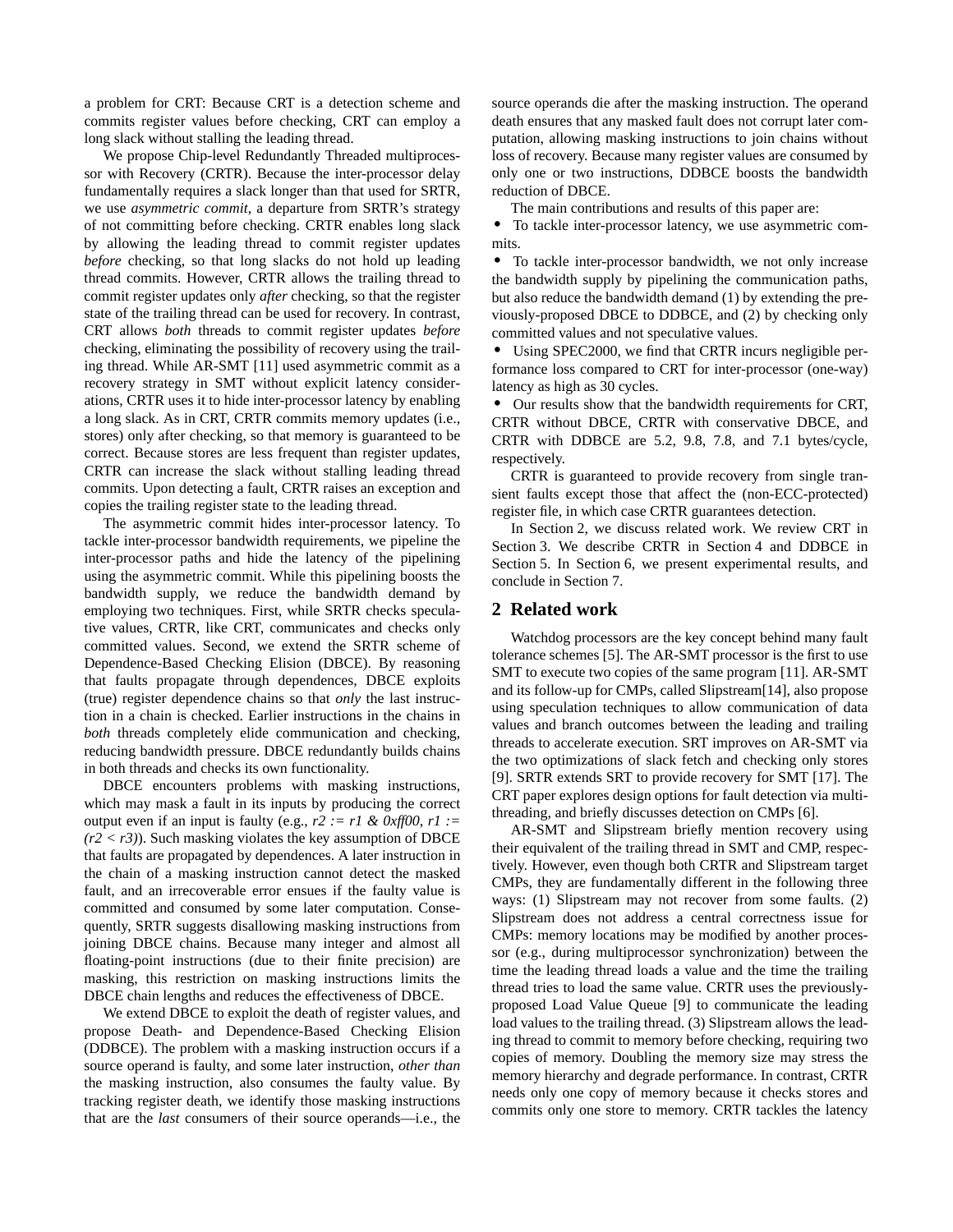

<span id="page-2-1"></span>**FIGURE 1: CRT and CRTR.**

and bandwidth problems that are ignored by Slipstream: the communication of load values and store check confirmations.

Software recovery schemes such as [3,12], which use hardware detection, need (hardware or software) checkpointing of program state (memory and registers), incurring considerable performance cost even when there are no faults. In contrast, CRTR does not require any checkpointing, and it involves raising an exception and copying the register state (but not memory state) from the trailing thread only when faults are detected.

Another paper proposes hardware recovery using superscalar hardware without any SMT support [8]. DIVA is a fault-tolerant superscalar processor that uses a simple, in-order checker processor to check the execution of the complex out-of-order processor [1]. DIVA can recover from permanent faults and design errors in the aggressive processor but assumes that no transient faults occur in the checker processor itself. Other works on fault tolerance focus on functional units [10, 7, 4, 13].

The Compaq NonStop Himalaya [3] and IBM z900 (formerly S/390) [12] provide fault tolerance. The z900 uses the G5 microprocessor which includes replicated, lock-stepped pipelines. The NonStop Himalaya uses off-the-shelf, lock-stepped microprocessors and compares the external pins on every cycle. In both systems, when the components disagree, execution is stopped to prevent propagation of faults. The z900 uses special microcode to restore program state from a hardware checkpoint module. The NonStop Himalaya does not provide hardware support for recovery. SRT has shown that avoiding lock-stepping achieves better performance.

#### <span id="page-2-0"></span>**3 Transient-fault detection in CMPs**

The Chip-level Redundantly Threaded multiprocessor (CRT) provides transient-fault detection using a chip multiprocessor (CMP). CRT borrows the detection scheme from the SMT-based Simultaneously and Redundantly Threaded (SRT) processors and applies the scheme to CMPs. CRT replicates an application into two communicating threads, one executing ahead of the other. Comparing the results of two redundant executions is the underlying scheme to detect transient faults in CRT. As mentioned in [Section 1](#page-0-0), CRT executes the leading and trailing threads on different processors to achieve load balancing and to reduce the probability of a fault corrupting both threads. In [Figure 1](#page-2-1), we show a 4-CPU CRT running leading thread i on CPU i, and trailing thread i on CPU i+1 (modulo 4).

Because detection is based on replication, the extent to which the application is replicated is important. CRT replicates register values (in the register file of each processor) but not memory values. CRT's leading thread commits stores only after checking, so that memory is guaranteed to be correct. CRT compares *only* stores and uncached loads, but not register values, of the two threads. Because an incorrect value caused by a fault propagates through computations and is eventually consumed by a store, checking *only* stores suffices for detection; other instructions commit *without* checking. CRT uses a store buffer (StB) in which the leading thread places its committed store values and addresses. The store values and addresses of the trailing thread are compared against the StB entries to determine whether a fault has occurred. Only one copy of the checked store reaches the cache hierarchy. Because data in the cache hierarchy is not replicated, other forms of protection such as ECC are needed for the cache hierarchy.

Replicating cached loads is problematic because memory locations may be modified by an external agent (e.g., another processor during multiprocessor synchronization) between the time the leading thread loads a value and the time the trailing thread tries to load the same value. The two threads may diverge if the loads return different data. CRT allows only the leading thread to access the cache and uses the Load Value Queue (LVQ) to hold the leading load values and addresses. The trailing thread loads from the LVQ instead of repeating the load from the cache, after comparing load addresses to ensure that no fault has occurred. The Active Load Address Buffer proposed in [9] is an alternative for the LVQ that also addresses this problem. CRT uses the simpler LVQ.

A key optimization in the SMT-based SRT is that the leading thread runs ahead of the trailing thread by an amount called the *slack* (e.g., the slack may be 256 instructions). In addition, the leading thread provides its branch outcomes via the branch outcome queue (BOQ) to the trailing thread. In [6], the authors use a line predictor queue, instead of the BOQ, to allow the leading thread to control the trailing thread's fetch in the case of SMT. The slack and the communication of branch outcomes hide the memory latencies of the leading thread and avoid branch mispredictions from the trailing thread. Due to the slack, by the time the trailing thread needs a load value or branch outcome, the leading thread has already produced it. However, this scheme works only in an SMT where both threads fetch from the same i-cache, but it is not applicable to a CMP. [6] does not explain how to extend the scheme to CMPs.

CRT assumes that uncached accesses are performed nonspeculatively. CRT synchronizes uncached accesses from the leading and trailing threads, compares the addresses, and replicates the load data. CRT assumes that code does not modify itself, although self-modifying code in regular CMPs already requires thread synchronization and cache coherence which can be extended to keep the leading and trailing threads consistent. For input replication of external interrupts, CRT suggests forcing the threads to the same execution point and then delivering the interrupt synchronously to both threads.

CRT communicates values from the processor running the leading thread to the one running the trailing thread. Compared to a CMP, CRT needs extra hardware queues (LVQ and BOQ) to hold the communicated values, and it needs extra inter-pro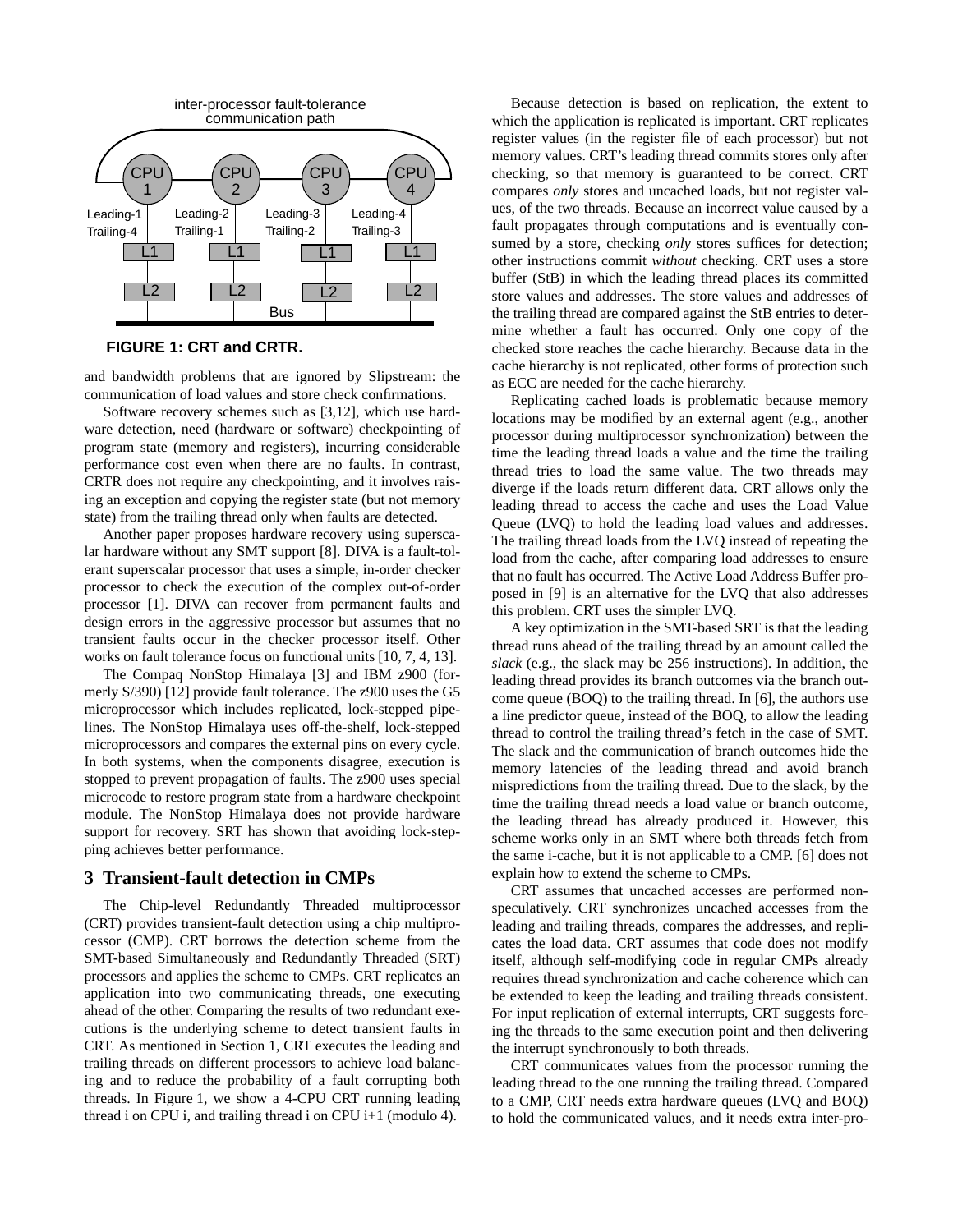cessor wires for the communication. To minimize the number of wires, we place the trailing threads on the processor adjacent to that running the leading thread, as shown in [Figure 1](#page-2-1).

Although [6] does not mention this issue, the inter-processor communication in CRT does not pose a problem, as mentioned in [Section 1.](#page-0-0) The inter-processor latency is mostly absorbed by the long slack, and the bandwidth pressure is tolerable because CRT communicates only branch outcomes, load values and store values, but not register values.

# <span id="page-3-0"></span>**4 Transient-fault recovery for CMPs**

We propose *Chip-level Redundantly Threaded multiprocessor with Recovery (CRTR)* which enhances CRT to include transient-fault recovery. Like CRT, CRTR assumes SMT processors in the CMP and uses the configuration illustrated in [Figure 1.](#page-2-1) Unlike CRT, CRTR must not allow *any* trailing instruction to commit before it is checked for faults, so that the register state of the trailing thread may be used for recovery. However, the leading thread in CRTR may commit register state before checking, as in CRT. This asymmetric commit strategy allows CRTR to employ a long slack to absorb inter-processor latencies. As in CRT, CRTR commits stores only after checking. Because stores are relatively infrequent, the slack can be increased without stalling leading thread commits.

CRTR uses the long slack to hide the inter-processor communication latency between the leading and trailing threads. In addition to communicating branch outcomes, load addresses, load values, store addresses, and store values like CRT, CRTR also communicates register values. CRTR employs sender-initiated (i.e., leading-thread initiated) communication and queues up the values at the processor running the trailing thread. Thus, if the slack is appropriately long, the values of the leading thread reach the trailing thread before it needs the values, despite incurring the communication delay.

# <span id="page-3-1"></span>**4.1 Slack fetch**

We modify the instruction fetch in CMP to check whether the leading and trailing threads are separated by at least the amount of a pre-specified threshold; if they are, the trailing thread is allowed to fetch, otherwise the leading thread is allowed to fetch. SRT and SRTR implement this scheme by modifying the SMT ICOUNT [15]. ICOUNT maximizes the number of independent instructions in the pipeline by fetching from the thread that has fewer instructions waiting for their source operands, implying more independence. SRT and SRTR skew the count of waiting instructions by the difference between the current slack and the threshold, so that the leading (trailing) thread is allowed to fetch if the current slack is less (more) than the threshold.

Unlike SRT and SRTR where the leading and trailing threads of the *same* program execute on a processor, in CRTR two unrelated threads—the leading thread of *one* program and the trailing thread of *another* program—execute on one processor, as shown in [Figure 1.](#page-2-1) Consequently, maintaining slack between the threads on a processor is meaningless. Recall from [Section 3](#page-2-0) that using a line predictor queue to control fetching, as proposed in [6], is not applicable to CMPs.

Instead, CRTR employs the following policy: of the two

threads on the processor, if the slack of one is such that it should fetch (i.e., the slack of the leading thread with respect to *its* trailing thread is below the threshold, and the reverse condition for the trailing thread) and the slack of the other is such that it should not fetch, then there is no conflict and the first thread fetches. If neither thread should fetch (i.e., the slack of the leading thread is above the threshold with respect to its trailing thread, and the reverse for the trailing thread), or both threads should fetch, then CRTR breaks the tie by using ICOUNT.

The implementation of the CRTR policy needs to address the following point. Because the leading and trailing threads execute on different processors, accurately estimating the current slack is difficult. The main issue is that every cycle CRTR needs to know the separation between the leading and trailing threads, which are on different processors. To address this issue, CRTR counts the leading thread slack in terms of the number of waiting stores that have not been confirmed to commit by the checker and the number of values (branch outcomes, load values and register values) queued due to limited inter-processor bandwidth. For the trailing thread slack, CRTR counts the number of values (branch outcomes, load values, store values, and register values) waiting to be consumed. Thus, CRTR approximates the separation in committed instructions (which cannot be determined locally in one processor) by the number of waiting instructions and values (which can be determined within each processor). Interestingly, our scheme performs better than counting slack in terms of number of instructions separating the leading and trailing threads, as we show in [Section 6.1.](#page-8-0)

#### **4.2 Sending leading values: Need for SRTR's RVQ**

Like CRT, the leading thread in CRTR communicates committed values to the trailing thread for branch outcomes, load addresses, load values, store addresses, and store values. CRTR additionally communicates committed register values. Consequently, the values are not affected by mispredictions. The leading thread sends its values in commit (i.e., program) order, and the trailing thread consumes the values in commit order.

Sending values at commit eliminates the need for the values to be cleaned up on mispredictions, which is needed in SRTR (SRTR stores values and checks at completion to exploit complete-to-commit times [17]). However, there is an implementation difficulty raised by sending values at commit: register values are written back to the register file at instruction completion, and the instruction does not have the value at commit. Therefore, a leading instruction has to retrieve the register value from the register file to send the value to the trailing thread. Similarly, the trailing thread has to retrieve the value from the register file to perform the check at instruction commit. Such retrievals would add significantly to the bandwidth pressure on the already-belabored register file [17].

SRTR avoids extra bandwidth pressure on the register file by using the register value queue (RVQ) to hold register values for checking. CRTR borrows the idea to place register values in the RVQ at writeback. Both leading and trailing threads deposit their values in their respective RVQs at writeback, and the leading thread RVQ entries are communicated to the trailing thread. SRTR then retrieves leading thread register values from the RVQ when the trailing instruction completes, whereas CRTR retrieves values for checking at trailing thread commit. See the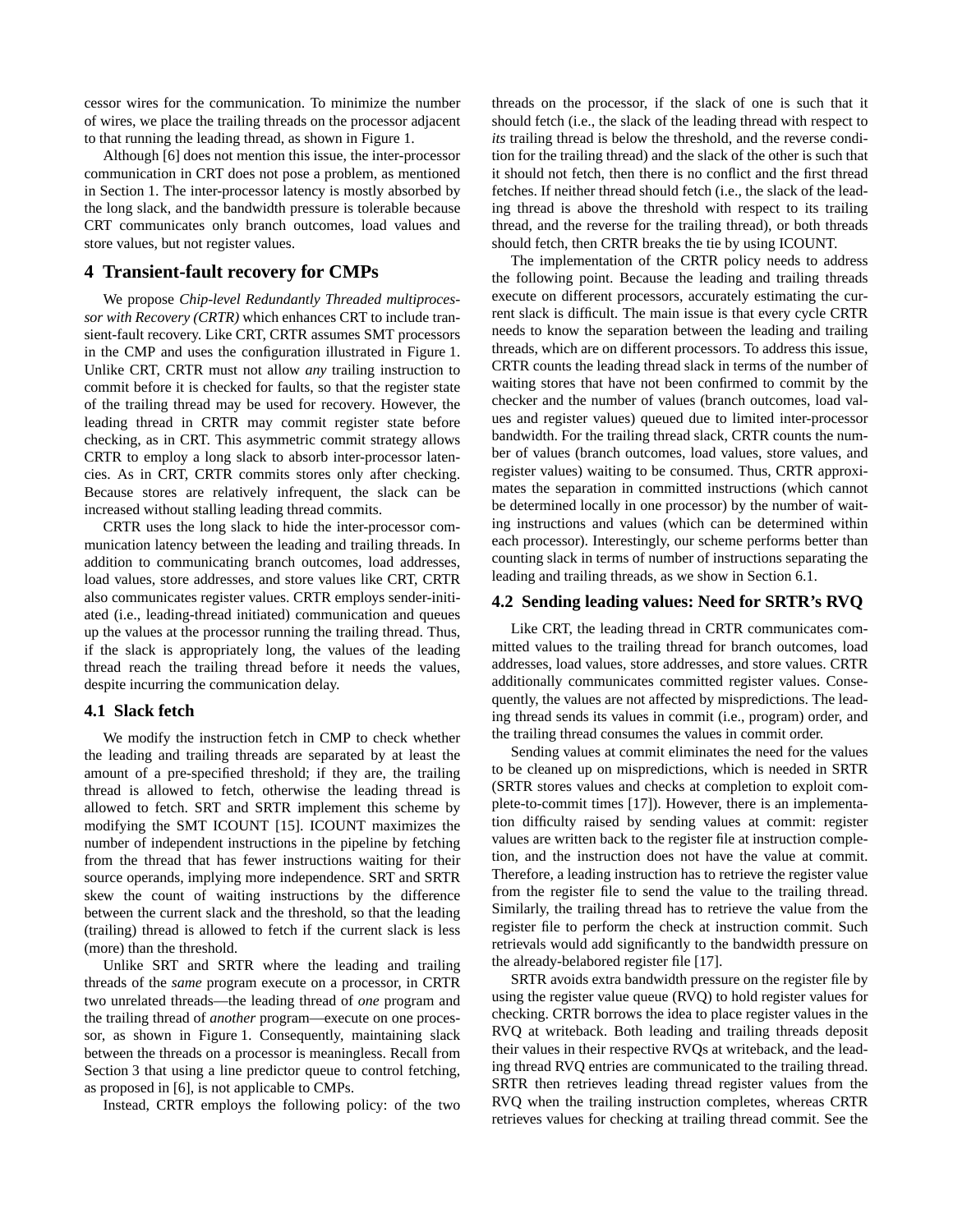

<span id="page-4-0"></span>RVQ and LVQ shown in [Figure 2](#page-4-0).

SRTR proposes Dependence-Based Checking Elision (DBCE) to reduce the bandwidth pressure on the RVQ itself. By reasoning that faults propagate through dependences, DBCE exploits (true) register dependence chains so that *only* the last instruction in a chain is checked. Earlier instructions in the chains in *both* threads completely elide checking, reducing RVQ bandwidth pressure. While CRTR can also use DBCE, we do not pursue the topic of RVQ bandwidth reduction further because SRTR covers the topic in detail [17]. In [Section 5](#page-5-0), we address the communication bandwidth pressure between leading and trailing threads by extending the DBCE.

Sending or checking at commit is not a problem for branch outcomes and store values because these are available at commit. Branches hold their outcomes to update the branch predictor counters at commit (even if the history register is updated speculatively, the counters are updated at commit); and stores are sent from the store buffer to the cache at commit. See the StB and BOQ shown in [Figure 2.](#page-4-0)

# **4.3 Matching leading value to trailing instruction**

The committed leading values, load addresses, load values, store addresses, store values, and branch outcomes need to be queued at the trailing thread because the trailing thread may not be ready to consume the values as soon as they arrive. They are queued in separate queues of the *check buffer (CB)* (i.e., register, load, store, and branch values are held separately). See the CB shown in [Figure 2](#page-4-0). Upon reaching commit, the trailing instructions check their values against the head of the appropriate CB, in a strict queue order.

As in CRT, the branch outcomes of the leading thread are used by the trailing thread as predictions. If there are no faults, the trailing thread would never encounter a branch misprediction. If the outcome of the leading thread is incorrect due to a fault, the resolution of the trailing branch flags a misprediction which triggers a transient-fault exception.

Checking in commit order raises the issue of matching leading thread values to the correct trailing instruction. Branch outcomes, store values and register values are straightforward. Trailing thread fetch is sequential and empties the branch CB in queue order, and therefore, the correct trailing branch matches the branch outcome. Similarly, stores and register values are checked at trailing commit, and they can be emptied in queue order and matched to the correct trailing instruction. If there is a mismatch due to a fault, the mismatch causes the affected instructions to fail their check, and a transient-fault exception is raised.

Unfortunately, load values are more difficult to match with the correct trailing loads. Unlike branch, store, and register values, which are needed at commit, load values are needed at execution. Because execution is out of order, trailing loads may issue out-of-order with respect to each other. This problem also exists for CRT and SRT. SRT advocates restricting issue of trailing loads to be in program order, which requires special cases in the instruction scheduler. In order to tackle this issue, we propose a different approach which allows out-of-order issue of trailing loads. This approach relies on the fact that the trailing thread—in the absence of faults—does not mispredict and commits all of the dispatched instructions. Therefore, by using a counter, each load can know its corresponding load CB entry number *at dispatch*. The counter matches the i<sup>th</sup> trailing load with the i<sup>th</sup> load CB entry (modulo load CB size).

If a fault occurs, a trailing load could possibly access an incorrect entry in the load CB, yet the load addresses could match and retrieve an incorrect value. This situation could occur in two ways: (1) If a branch outcome from the leading thread is corrupted, then a subsequent trailing load could match incorrectly. However, the fault that corrupted the outcome will be detected, causing the incorrectly-matched load to squash. (2) A fault could corrupt the load-matching counter, resulting in an incorrect load match. Because loads are not checked, such an incorrectly-matched load would commit, leading to an irrecoverable fault. To avoid this problem, we use a self-correcting counter (which uses ECC-like encoding).

Upon reaching the load CB, each trailing thread load checks its address against that of its corresponding load CB entry. If this entry is valid and the addresses match, the load retrieves the value and completes. If the load CB entry is invalid, the load CB signals a "miss" to the pipeline and the load stays pending in the issue queue to be reissued later, similar to an L1 miss. The only difference is that a load missing in L1 completes whenever the miss is satisfied. Here, hitting an invalid entry implies that the CB entry has not yet arrived from the leading thread, as long as there are no faults. Accordingly, the pending load may be reissued if any new load entries arrive from the leading thread. If a fault has corrupted the address of the pending load in either thread, the load will not match its corresponding valid load CB entry. In that case, such a load would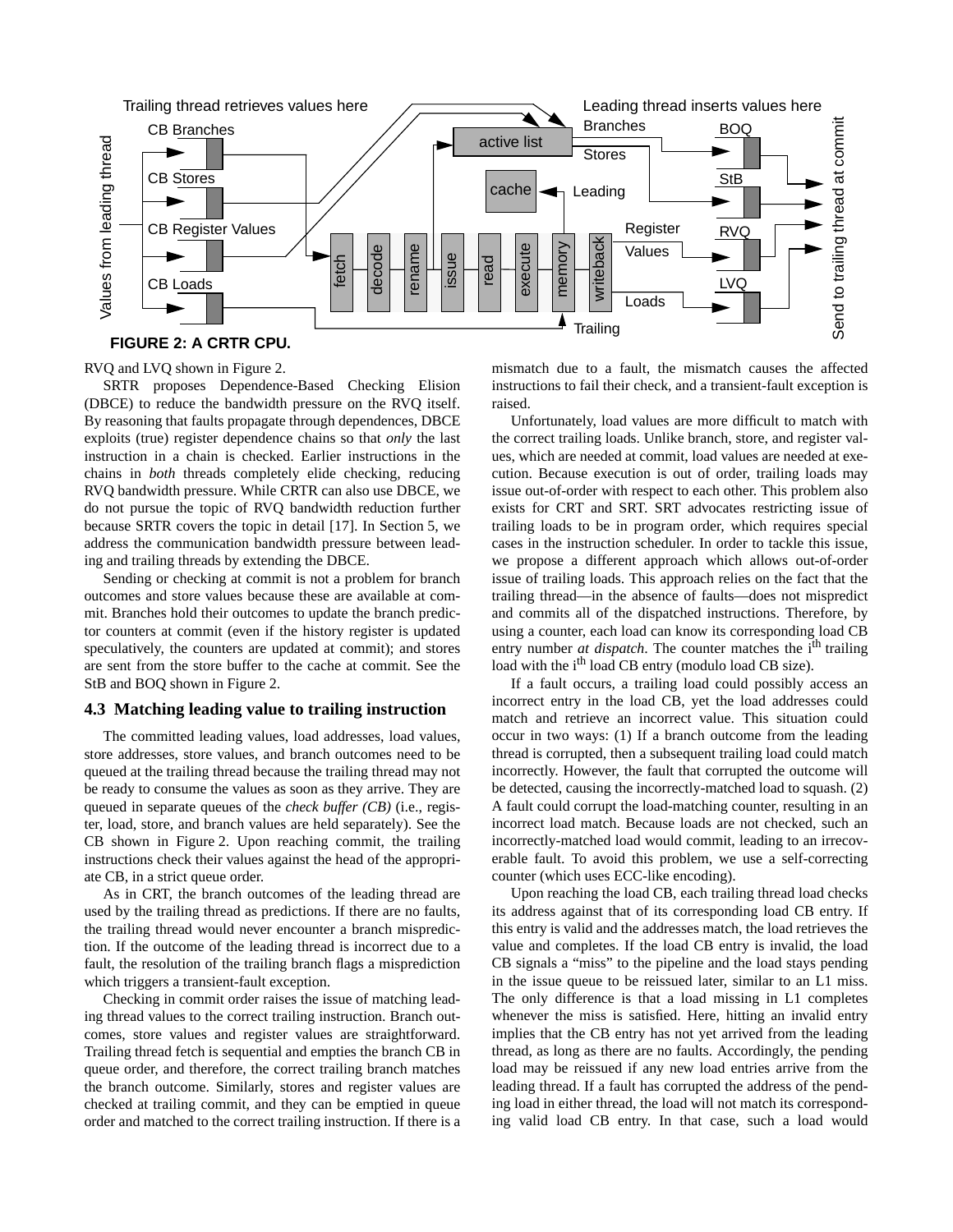$(i1)$  add  $r6 = r1 + r8$ **(i2)** and r4 = r6 & 0x2 (masking: not chained up) check  $r(i3)$  or  $r24 = r6$  |  $r26$  (masking: not chained up) **(i4)** add r17 = r24 + 20 check check no check check check **(i5)** add r6 = r18 + r19 check **(i5)** add r6 = r18 + r19 (r6 dies here)

#### <span id="page-5-1"></span>**FIGURE 3: An example of (a) conservative DBCE, and (b) DDBCE**

eventually reach the commit point in the active list, and a transient-fault exception would be raised. The load CB is ECC-protected, so its contents are not vulnerable to faults.

#### <span id="page-5-3"></span>**4.4 Committing leading stores**

In CRTR, just as in CRT, the only communication from the trailing thread back to the leading thread is the result of checking stores, so that leading stores may commit. The trailing thread commits its store as soon as the check is performed, avoiding the overhead of any acknowledgment of receipt from the leading thread. Therefore, it is important to ensure that the check result is not corrupted on its way to the leading thread. Consequently, CRTR sends the check results to the leading thread under ECC protection.

Because of the inter-processor communication delay and the slack, leading stores wait for trailing stores to be completed and the checking to be performed. In modern processors, because the StB is searched by loads to honor memory dependences, the StB cannot be made large. Consequently, there is some pressure on the StB of the leading thread, as pointed out in [6]. On one hand, a long slack helps hide inter-processor delays and branch and memory delays; on the other hand, the pressure on the StB increases with a long slack. We set the slack to balance hiding of latencies and pressure on the StB.

#### **4.5 Recovery using the trailing thread state**

The trailing processor preserves the faulting instruction PC so that execution can restart from that PC value. The exception handler saves the trailing register state and PC to the CMP shared memory and launches a "restoring thread" on the leading processor to load the saved register state and PC value from memory. To ensure that faults do not corrupt the saving or restoring processes themselves, the restoring thread redundantly saves the register and PC state loaded in the leading processor to a different set of memory locations. The handler then compares those locations with the trailing processor state. If the comparison fails, the saving and restoring are redone.

The cost of the exception and register copying is low enough to allow acceptable recovery times (e.g., less than 10-40ms of network round-trip delays so that recovery time is imperceptible for networked clients).

There are faults from which CRTR cannot recover: after a register value is written back and the instruction producing the value has committed, if a fault corrupts the register, then the fact that leading and trailing instructions use different physical registers will allow us to detect the fault on the next use of the register value. However, CRTR cannot recover from this fault. To avoid this loss of recovery, one solution is to provide ECC on the register file, as suggested for SRTR [17].

**(a) (b)**

 $f(1)$  add  $r6 = r1 + r8$ no check

 $(i2)$  and  $r4 = r6$  &  $0x2$  (r6 not last use, not chained)  $\geq$  (i3) or r24 = r6 | r26 (r6 last use, chained up)  $\rightarrow$  (**i4**) add r17 = r24 + 20 no check check

#### <span id="page-5-0"></span>**5 Tackling inter-processor bandwidth**

The asymmetric commit hides inter-processor latency. To tackle inter-processor bandwidth requirements, we pipeline the inter-processor paths and hide the latency of the pipelining using the asymmetric commit. The inter-processor wires shown in [Figure 1](#page-2-1) are split into several segments with latches between the segments. While this pipelining boosts the bandwidth supply, we reduce the bandwidth demand by employing two techniques. First, unlike SRTR which checks speculative values, CRTR, like CRT, communicates and checks only committed values. Second, we extend SRTR's Dependence-Based Checking Elision (DBCE). While SRTR uses DBCE to reduce the RVQ bandwidth, we extend DBCE to reduce the inter-processor register communication bandwidth of CRTR. It is important to note that DBCE reduces only register bandwidth and does *not* impact communication due to loads, stores, and branches.

#### <span id="page-5-2"></span>**5.1 Applying SRTR's DBCE to CRTR**

By reasoning that faults propagate through dependences, DBCE exploits (true) register dependence chains so that *only* the last instruction in a chain is checked. For example, in [Figure 3](#page-5-1)(a), *i3* and *i4* form a chain, and *i4* is checked. To keep the implementation simple, we follow SRTR and use only simple dependence chains such that each instruction in a chain has at most one parent and one child (instead of maintaining the full dependence graph). Earlier instructions in the chains in *both* threads completely elide communication and checking, reducing bandwidth pressure. If the last instruction check succeeds, it signals the previous instructions in the chain that they may commit; if the check fails, all the instructions in the chain are marked as having failed and the earliest instruction in the chain triggers a rollback. Then, a transient-fault exception is raised. A key feature of DBCE is that both leading and trailing instructions redundantly go through the same dependence chain formation and checking-elision decisions, allowing DBCE to check its own functionality for faults.

The SRTR paper explains the implementation of DBCE in detail. Therefore, we give an abstracted description of the implementation and point out the key differences. DBCE consists of (1) forming dependence chains in the leading thread and the corresponding chains in the trailing thread, (2) identifying the instructions in the leading and trailing threads requiring the check, (3) preventing the rest of the instructions (leading and trailing) in the chains from accessing the RVQ and from checking, and (4) notifying the non-checking instructions in the chains after the check is performed.

DBCE uses a hardware queue called the dependence chain queue (DCQ) to hold instructions and determine dependences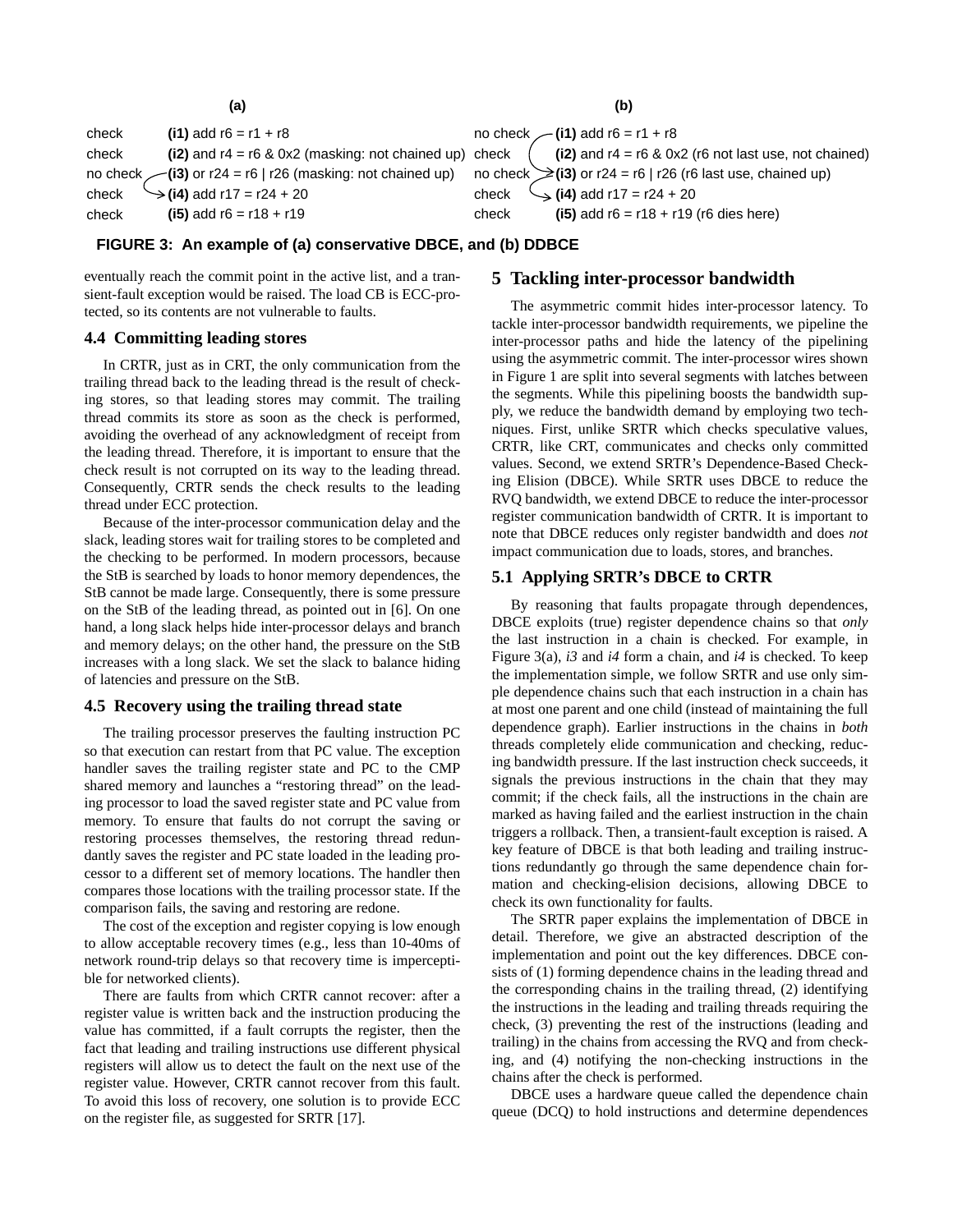by matching appropriate register operands. DCQ forms the chains (identical chains in both threads), and records the chain information in the Check Table for later use. The chain formation occurs at rename, and upon completion, instructions look up the Check Table to determine whether they need to check. A non-last instruction waits at commit for the last instruction of its chain to check. When the checking occurs, the last instruction uses the Check Table to signal the other instructions in the chain. At commit, each instruction ensures that the last instruction in its chain is identical to the last instruction in the chain of its counterpart instruction; otherwise a fault is signaled.

There are many differences between SRTR's DBCE implementation and CRTR's. First, because SRTR's leading instruction can commit only after checking, SRTR's chains need to be short (e.g., 3-4 instructions) so that the first instruction in a leading chain does not unduly wait for the last instruction in the trailing chain. Because CRTR's leading thread commits before checking and because CRTR's slack is long, CRTR's chains can be longer. If a DBCE chain is *m* instructions long, DBCE checks only one of the *m* instructions, reducing register value bandwidth. Therefore, longer chains are better.

Second, because SRTR checks speculative instructions, DBCE forms chains using speculative instructions. If chains are allowed to cross branches, branch mispredictions will require clean-up. To avoid such clean-ups, SRTR disallows chains from crossing branches, resulting in short chains. In contrast, CRTR communicates committed values and applies DBCE to nonspeculative instructions which do not include mispredictions. Hence, CRTR allows chains to cross branches, encouraging longer chains. That is, an instruction producing a value before a branch and an instruction consuming the value after the branch may participate in a chain.

Third, because SRTR's DBCE reduces RVQ bandwidth demand, and loads and stores do not use the RVQ in SRTR, these instructions do not participate in SRTR chains. In CRTR, however, we want to reduce the bandwidth demand, which is partly due to loads and stores. Therefore, CRTR's chain may end in a load or a store. Because load values are *always* needed by the trailing thread, and stores do not produce any register values, a load or store can only be the last instruction of a chain. Any such chain ending in a load or a store does not require any register value bandwidth (as opposed to a chain that ends in an ALU instruction and needs to communicate the last instruction's register value) because load and store values are communicated *anyway*.

Fourth, while SRTR forms both leading and trailing chains at rename, CRTR forms leading chains at commit and trailing chains at rename. Because the trailing thread does not mispredict in the absence of faults, the leading and trailing chains are guaranteed to be identical, even though the chains are formed at different points in the pipeline. Any faulty branch outcome will cause the leading and trailing chains to mismatch and trigger a fault exception. While the sending of leading values occurs at commit after chains are formed, the delay due to chain formation is absorbed by CRTR's long slack. The checking of trailing values occurs at commit after trailing chains are completely formed. Because trailing chains are formed at rename, any delay in trailing chain formation is absorbed by the time gap between rename and commit.

# <span id="page-6-0"></span>**5.2 DDBCE**

DBCE must consider masking instructions, which produce the same output value for different input values (e.g., *r4 := r6 &*  $0x^2$  in [Figure 3](#page-5-1)(a)). Some instructions produce the same output value for different input values only if one of their inputs assumes a specific value (e.g., *r24 := r6 | r26* when *r26* is all 1's). We conservatively consider all such instructions as masking. A masking instruction may mask a fault on its inputs by producing the correct output even if an input is faulty. Such masking violates the key assumption of DBCE that faults are propagated by dependences. The last instruction in a chain that includes a masking instruction cannot detect the masked fault, and an irrecoverable error ensues if the faulty value is committed and consumed later. For instance, if *i1* and *i2* of [Figure 3](#page-5-1)(a) are chained, the check done on the value of *r4* does not cover all the bits of *r6*. If *i1* produces a faulty value of *r6* so that only the bits masked by *i2* are faulty, *r4*'s check will not detect the fault and will cause the chain to commit. If *r6* is used by instructions later than those shown, recovery will not be possible. Moreover, prior to *i1* in [Figure 3](#page-5-1)(a), if there is an instruction  $r1 := r16 +$ *17* and this instruction produces a faulty value for *r1*, the fault could propagate through *r6* and be masked in *r4*. If a chain contains this instruction, and *i1* and *i2* are committed, a later instruction consuming *r1* may detect an irrecoverable error.

DBCE disallows masking instructions to form chains, with the exception that a masking instruction may start a chain. A masking instruction is allowed at the beginning of a chain because the source operands of the instruction will be checked in previous chains, without allowing any faults to be masked. In [Figure 3](#page-5-1)(a), *i2* and *i3* are masking; and neither is chained up to *i1*, but *i3* starts a chain with *i4*.

Many integer and almost all floating-point instructions (due to their finite precision) are masking. For instance, in *f1 := f2 + f3*, if *f3* has a small value and *f2* has a large value, then the addition may mask faults in *f3*. We consider all logical and shift operations except xor, xnor, and not; all floating-point instructions; all direct and indirect jumps (calls and returns); and all branches as masking instructions. We consider loads and stores as non-masking (but they need to be communicated). Integer multiply and divide are masking.

Integer add is non-masking because of the following: Assume that two integers, *a* and *b*, are added, and assume there is a fault in one of them (single fault assumption). Without loss of generality assume that *b* has a fault and we denote the faulty *b* as *b*'. From the properties of addition,  $a+b$  and  $a+b$ ' cannot be equal. The only way in which a fault can produce a fault-free sum is if *a* and *b* are stored in the *same* register (and  $a = b$ ). In this case, one of the (faulty or fault-free) additions may result in an overflow while the other does not. Because ALUs detect overflow, we compare the sums and the overflow conditions of the leading and trailing adds to avoid the masking of any fault in an integer addition.

Conservatively restricting masking instructions to the start of chains exposes the bandwidth pressure. To address this problem, we extend DBCE to exploit the death of register values, and propose Death- and Dependence-Based Checking Elision (DDBCE). The problem with a masking instruction occurs if one of its source operands is faulty, and some later instruction,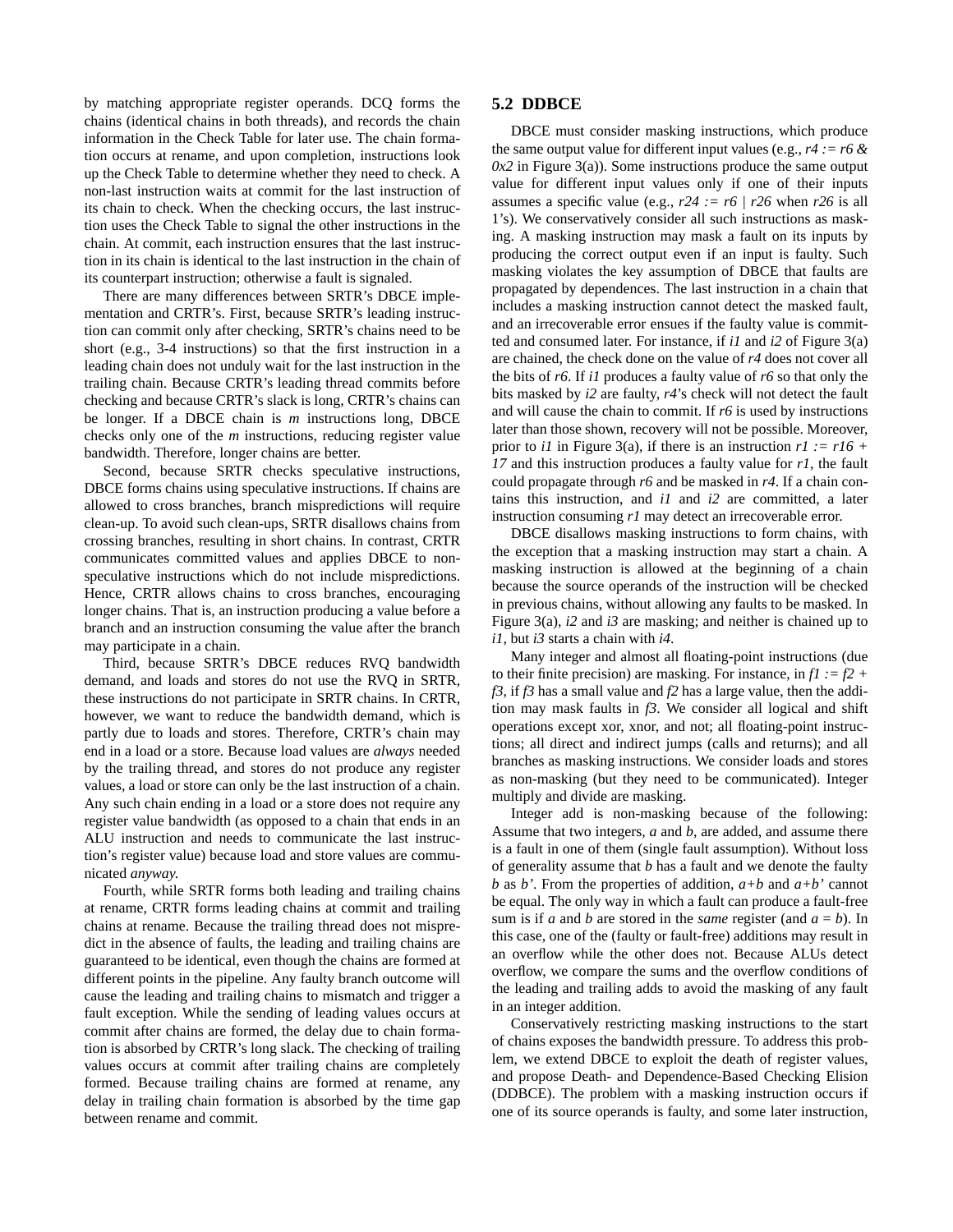*other than* the masking instruction, also consumes the faulty value. By tracking register death, we identify those masking instructions that are the *last* (in program order) consumers of their source operands—i.e., the source operands die after consumption by the masking instruction. The operand death ensures that any masked fault does not corrupt later computation, allowing masking instructions to join chains without loss of recovery. In Figure  $3(b)$ , masking instruction *i*3 is the last use of *r6* (before *r6* dies in *i5*). *i3* can be chained up to *i1* because any fault in *r6* is not visible beyond *i3*. The resulting chain includes *i1*, *i3*, and *i4*. Masking instruction *i2* is not the last use of *r6* and cannot guarantee that faulty *r6* will not be used later, and therefore it is not chained. Because many register values are consumed by only one or two instructions, DDBCE boosts DBCE's bandwidth reduction.

The extent of the reduction in bandwidth by using DDBCE is affected by the last instruction of each chain. For instance, a DDBCE chain can end in a branch. Such a chain does not require any register value bandwidth, because the branch outcome is sent anyway. This point is similar to that of DBCE chains ending in loads or stores, as described in [Section 5.1.](#page-5-2)

#### **5.2.1 Implementation simplification**

Chaining of masking instructions introduces a subtle implementation difficulty. Consider an instruction sequence *a1*, *a2*, and *a3* in program order (with *a1* being the earliest). If *a3* is a masking instruction that writes into a register *r3* and *a3* is chained with *a2* through *r2* (i.e., *a2* writes to *r2* and *a3* reads *r2*), then *r2* must die at *a3* (i.e.,  $a3$  is the last use of *r2*). *r2*'s death guarantees that any fault in *r2* masked by *a3* is not visible to later computation. In addition, if *a2* is chained to *a1* through *r1*, then *r1* must die after *a3*. *r1*'s death is needed because faults in *r1* propagating to *r2* may be masked by *a3*, resulting in a fault-free *r3* value. However, later uses of *r1* will result in detectable but irrecoverable errors once *a1* commits the faulty *r1*. Therefore, in order for a masking instruction to join a chain, all destination registers in the chain must die after the masking instruction. This observation is true whether or not *a1* and *a2* are masking instructions.

The above observation implies the need to check every instruction in a chain for register death in order to add a masking instruction. For implementation simplicity, we prefer to avoid the need to check for deaths of multiple registers when a single instruction is added to a chain. Therefore, we allow a masking instruction to chain only to an unchained, non-masking preceding instruction or to any (chained or unchained) masking preceding instruction. A preceding masking instruction need not be unchained because all of the destinations of the preceding chain must be dead for the preceding chain to include a masking instruction. Therefore, lengthening the chain by an additional masking instruction requires checking the death of only one register. Following a masking instruction, we allow any number of non-masking instructions to be chained because non-masking instructions propagate faults and do not require register deaths. Using regular expressions and denoting a masking instruction by *m* and a non-masking instruction by *n*, we allow chains of the form  $nm^*n^*$  or  $m^*n^*$ .

DDBCE extends the DCQ to identify register death. In DBCE, a non-masking instruction entering the DCQ searches the DCQ to see if the instruction is dependent on some previous instruction. DDBCE uses the same scheme as DBCE for nonmasking instructions. For masking instructions, death must be established. An incoming instruction writing to an architectural register kills the previous value bound to the register. In conventional renaming, the previous physical register mapped to an instruction's architectural destination register is known to the instruction, so that the previous register may be freed upon the instruction's commit. Accordingly, the incoming instruction searches the DCQ and marks the last instruction which uses the previous physical register as a source.

When a register *r* which is a source of a masking instruction *m* dies, DDBCE checks whether it is valid to link a chain C1, that ends with an instruction *i* producing *r*, with a chain C2 that starts with *m*. For the linking to be valid, the resulting chain must be legal, and the chain is checked as follows: every nonmasking instruction that attaches itself to a chain accepts a flag indicating the number of instructions already in the chain. The flag indicates one instruction, or more than one instruction (as per DBCE rules, only the first instruction may be masking). If C1 includes two or more instructions, then C1 is not linked with C2; otherwise, every linking is allowed.

Implementing linking of two chains has two additional components. The first component is the chaining of *i* and *m*, and marking *i* as a non-last instruction. The second component involves the chain starting with *m*. While in formation in the DCQ, chains are tagged by the first instruction in the chain. In the Check Table, however, after the chains are completely formed, chains are tagged by the last instruction so that the nonlast instructions can know to commit when the last instruction is checked. The linking of the two previously-formed chains needs retagging of the entire second chain by the first instruction of the first chain. This retagging amounts to parallel writing of the tags of the second chain.

DDBCE relies on searches through the DCQ to form legal chains and establish death. To keep DDBCE implementable, DCQ's size needs to be restricted. In [Section 6.4](#page-10-0), we show that a DCQ with 20 or 30 entries suffices.

## <span id="page-7-0"></span>**6 Experimental results**

We modify the Simplescalar out-of-order simulator [2] to model a CMP environment. Each core in the CMP is an SMT processor. Each core has its own private L1 and L2 caches. [Table 1](#page-8-1) shows the configuration parameters used for each core. Because the StB in real systems is typically 20-30 entries, we assume an StB of 20 entries in order to model pressure on the StB as discussed in [6] and in [Section 4.4](#page-5-3). We model the system bus which is a split-transaction, pipelined bus connecting the private L2 caches to memory. We model the details of request and response phases of the transactions.

In most cases, we show results for a 2-CPU CMP. However, we show 4-CPU runs for our most important result: comparison of CRTR to CRT. Because neither CRT nor CRTR uses any shared resource for fault-tolerance support, 2-CPU and 4-CPU behavior should be similar. The results for CRT and CRTR comparison show that 2-CPU and 4-CPU behavior are nearly identical. We do not show 4-CPU results anywhere else in the interest of simulation time and because of this similarity. We do not show runs with one thread per CPU because such a run is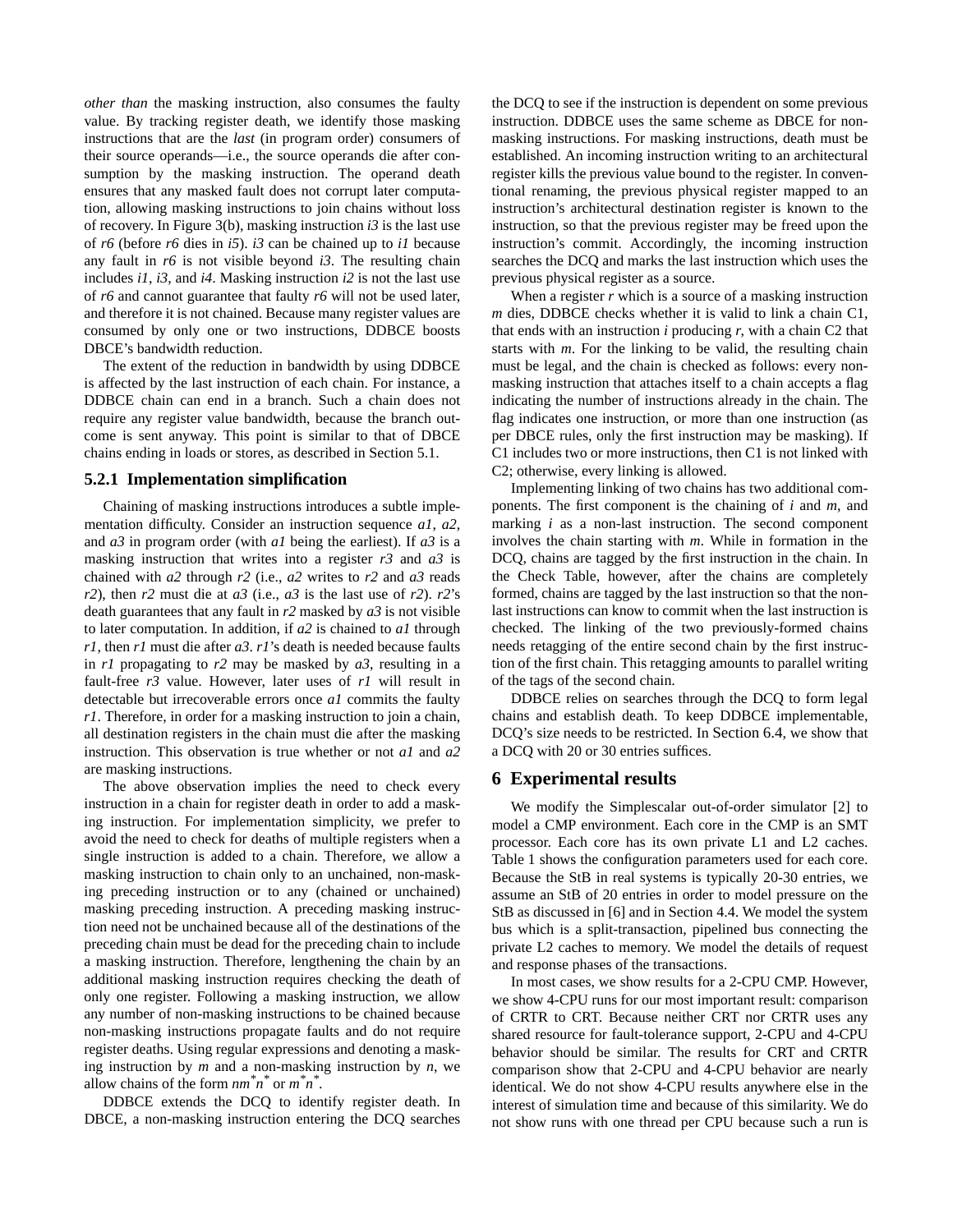<span id="page-8-1"></span>**Table 1: Hardware parameters for base system.**

| <b>Component</b>             | <b>Description</b>                    |  |  |  |
|------------------------------|---------------------------------------|--|--|--|
| <b>Issue</b>                 | SMT, 4-way out-of-order issue, 128-   |  |  |  |
|                              | entry RUU                             |  |  |  |
| <b>Branch</b>                | 8k hybrid of bimodal and gshare, 16-  |  |  |  |
| prediction                   | entry RAS, 4-way 1K BTB (10-cycle     |  |  |  |
|                              | misprediction penalty)                |  |  |  |
| $L1$ I- and D-cache          | 64KB, 32-byte blocks, 4-way, 2-cycle  |  |  |  |
| (private per CPU)            | hit, lock-up free                     |  |  |  |
| L <sub>2</sub> unified cache | 1 Mbyte, 64-byte blocks, 4-way, 12-   |  |  |  |
| (private per CPU)            | cycle hit                             |  |  |  |
| Main memory                  | Infinite capacity, 100 cycle latency  |  |  |  |
| System bus                   | Split transaction, bus clock speed to |  |  |  |
|                              | CPU clock speed ratio $= 1:2$         |  |  |  |
| 'StB<br>BOO.                 | 96/128/20 entries                     |  |  |  |

not representative of a CMP workload and does not stress per-CPU resources.

Based on [Section 4.1,](#page-3-1) CRTR's slack is defined by two thresholds—the leading threshold (x) and the trailing threshold  $(y)$  —and denoted as "x/y". On the leading thread side, when the total number of unconfirmed stores in the StB and values (branch outcomes, load values, and register values) queued due to limited inter-processor bandwidth exceeds the leading threshold, the leading thread *stops* fetching because the slack has grown to its limit. On the trailing thread side, when the total number of values (branch outcomes, load values, store values, and register values) waiting to be consumed in the CB queues exceeds the trailing threshold, it *starts* fetching because the slack is too low.

For our 2-CPU runs, we pair up two SPEC2000 benchmarks to generate the CMP workload. We choose pairs from combinations of low-IPC and high-IPC programs. [Table 2](#page-8-2) presents the pairings used in our simulation. For each experiment, we fastforward 2 billion instructions per benchmark. We then run until all the programs complete at least 400 million instructions. All benchmarks use ref inputs. We show results for 20 out of the 26 SPEC2000 applications. We do not show the other 6 benchmarks because they take a long time to simulate. Our metric for performance is instruction throughput measured in instructions committed per cycle by all the CPUs in the CMP.

We present results in the absence of faults in order to study the performance cost of CRTR versus CRT. Faults are expected to be rare enough that the overall performance will be determined by fault-free behavior. In addition, our simulator does not support exception handling required for CRTR.

We begin by comparing CRT with SRTR to show that SRTR performs poorly on CMPs because the inter-processor communication latency is too high to be hidden by complete-to-commit times. We then compare CRTR to CRT under varying slack thresholds. This comparison shows that CRTR incurs negligible performance loss compared to CRT. Next, we vary the communication latency to show that CRTR's performance does not degrade for a wide range of expected latencies. Finally, we show the communication bandwidth reduction achieved by DBCE with conservative chaining and by DDBCE. We also show the impact of bandwidth on CRTR performance using conservative DBCE and using DDBCE.

<span id="page-8-2"></span>**Table 2: Benchmarks.**

| <b>Benchmark set</b> | set # | <b>IPC</b> pairing | 2-CPU IPC |
|----------------------|-------|--------------------|-----------|
| ammp+galgel          | 1     | FP/FP low/high     | 2.20      |
| $fma3d+equake$       | 2     | FP/FP low/low      | 1.62      |
| gap+sixtrack         | 3     | Int/FP high/high   | 2.27      |
| $gcc+vortex$         | 4     | Int/Int low/low    | 1.46      |
| gzip+parser          | 5     | Int/Int high/low   | 1.91      |
| perlbmk+swim         | 6     | $Int/FP$ low/low   | 1.89      |
| twolf+mgrid          | 7     | Int/FP high.high   | 2.45      |
| vpr+crafty           | 8     | Int/Int high/high  | 2.26      |
| wupwise+mesa         | 9     | FP/FP high/high    | 2.34      |
| $mcf+eon$            | 10    | Int/Int low/high   | 2.51      |

#### <span id="page-8-0"></span>**6.1 CRT versus SRTR**

In [Figure 4,](#page-8-3) we compare CRT with SRTR, which is a recovery scheme for SMT. Because the line-predictor queue for controlling fetch in [6] does not apply to CMPs (as mentioned in [Section 4.1\)](#page-3-1), we assume a fixed slack for CRT. In addition, we implement CRT using our fetch policy of slack thresholds. We refer to these two systems as "CRT-fixed" and "CRT." We show performance normalized to the base CMP without any fault tolerance. The benchmark set numbers used by the X-axis labels are from [Table 2.](#page-8-2) In this experiment, we assume a 10-cycle latency and infinite bandwidth for the inter-processor communication. CRT-fixed uses a slack of 256 instructions as per [6], and CRT uses a slack threshold of 16/32. CRT-fixed and CRT use the same sizes for BOQ/LVQ/StB shown in [Table 1.](#page-8-1) SRTR uses a slack of 40 instructions, and a predQ/LVQ/StB of 128/ 128/20 entries, comparable to or larger than CRT-fixed and CRT. The slack for CRT-fixed, CRT, and SRTR are the best-performing values.

CRT-fixed and CRT are on average 19% and 15% worse than the base CMP, respectively. We see that CRT, which uses only local information to implement slack, performs a little better than CRT-fixed. Compared to the base CMP, CRT's degradation comes from two factors: StB fill-ups and the instruction overhead of the trailing thread (the base CMP executes only one copy of a program) competing for the CPU resources. Some programs incur large slowdowns (e.g., *set 7* "*twolf+mgrid"* and *set 8* "*vpr+crafty"*) due to frequent filling of the StB. The rest of the degradation is due to the instruction overhead.

<span id="page-8-3"></span>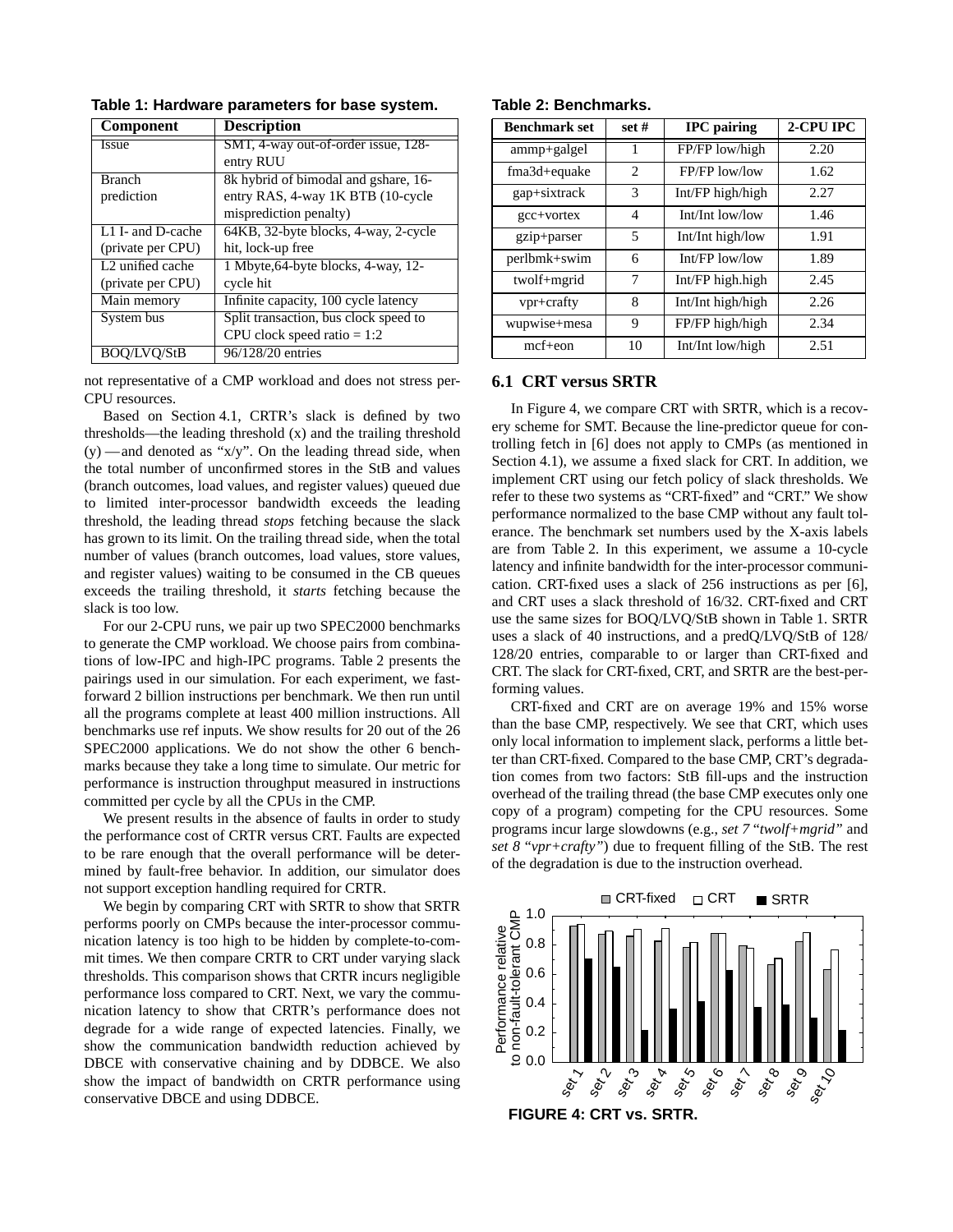SRTR's performance on a CMP is on average 58% worse than the base CMP. SRTR's leading thread does not commit any instruction until it is checked by the trailing thread. SRTR exploits complete-to-commit times of leading instructions such that by the time the leading instruction commits, the trailing instruction has completed and the check has been performed. The complete-to-commit times already hide SRTR's slack. Because typical complete-to-commit times are 20-30 cycles [17], the l0-cycle latency on *every* load, store, branch and register value, and another 10 cycles for check confirmation, cannot be hidden by the remainder of the complete-to-commit times. Like CRT, extra instructions due to running two copies of a program also contribute to SRTR's degradation.

From these results, we can see that SRTR is not suitable for a CMP even at inter-processor latencies of 10 cycles and infinite bandwidth. With wire delays getting relatively worse with every generation, SRTR's performance is bound to worsen.

#### <span id="page-9-2"></span>**6.2 CRT versus CRTR**

In [Figure 5](#page-9-0), we compare CRTR with CRT. As before, we show performance normalized to the base CMP without any fault tolerance. CRT's slack threshold is 16/32, which is its best-performing threshold. We vary CRTR's slack threshold as 16/8, 32/16, and 64/32. In this experiment, we assume a 20 cycle latency (one-way) and infinite bandwidth for the interprocessor communication. In the previous section, we used a latency of 10 cycles to show that even at 10 cycles SRTR does not perform well, but we believe that a 20-cycle latency for global inter-processor wires is more appropriate.

From [Figure 5](#page-9-0), we see that CRTR using a threshold of 32/16 performs close to CRT. The reasons for this similarity are: (1) In terms of the overhead of StB fill-ups and extra instructions, CRT and CRTR are similar. (2) Both CRT and CRTR communicate branch and memory values. The inter-processor latency of 20 cycles is seen by this communication in both CRT and CRTR. CRTR's long slack, enabled by asymmetric commits, absorbs this latency to a similar extent as CRT's long slack. (3) Although CRTR additionally communicates register values, CRTR performance is not degraded because we assume infinite inter-processor bandwidth in this experiment (we show finite bandwidth in [Section 6.4](#page-10-0)). Because loads and stores together are frequent (e.g., loads and stores are 30-50% of all instructions), the communication latency of register values is hidden under those of load values and store check confirmations.





<span id="page-9-1"></span>

Therefore, CRTR incurs negligible performance degradation compared to CRT.

We also see that the shorter slack threshold of 16/8 slows down CRTR in many cases. With the shorter slack threshold, the leading thread prematurely stops fetching because the thread frequently hits the threshold. This stopping causes the communication latency to be exposed. When the slack threshold is 64/32, *set 7* (*twolf+mgrid)* degrades in performance because the trailing thread does not fetch until it accumulates the large threshold, slowing down the rate of checking. This slowdown causes the leading thread's StB to fill up, stopping commits.

In [Figure 6,](#page-9-1) we compare CRTR with CRT using a 4-CPU CMP with 20-cycle latency and infinite bandwidth for communication. As in the 2-CPU case, CRTR using a threshold of 32/ 16 performs close to CRT. The performance of the programs is similar to that in the 2-CPU case, confirming our claim in the beginning of [Section 6](#page-7-0) that two and four CPUs behave similarly.

#### **6.3 Inter-processor latency**

In this section, we study the effect of the communication latency on CRTR and CRT performance. The CRT paper uses 4-cycle inter-processor latency in its study, and our evaluation extends that study. As before, we show performance normalized to the base CMP without any fault tolerance. We vary the latency as 20, 30, and 60 cycles (one-way) for both CRT and CRTR. We still assume infinite inter-processor bandwidth.

[Figure 7](#page-10-1) shows that increasing the inter-processor latency from 20 cycles ("a" bars) to 30 cycles ("b" bars) has little impact on CRT and CRTR, with the average degradation with respect to the base CMP increasing from 15% to 16% for both. CRTR continues to perform as well as CRT even at 30-cycle latency. As explained in [Section 6.2](#page-9-2), load and store communication present in both CRT and CRTR impacts their performances more than register value communication impacts CRTR. CRTR's register communication is hidden under load value and store check confirmations.

<span id="page-9-0"></span>At 60-cycle latency ("c" bars), both CRT and CRTR incur an average performance degradation of 22% compared to the base CMP. In this case, the StB fills up frequently due to the 60-cycle delay for the store values to be sent and another 60-cycle delay **FIGURE 5: CRT vs. CRTR.** for the confirmation to return to the leading thread. Because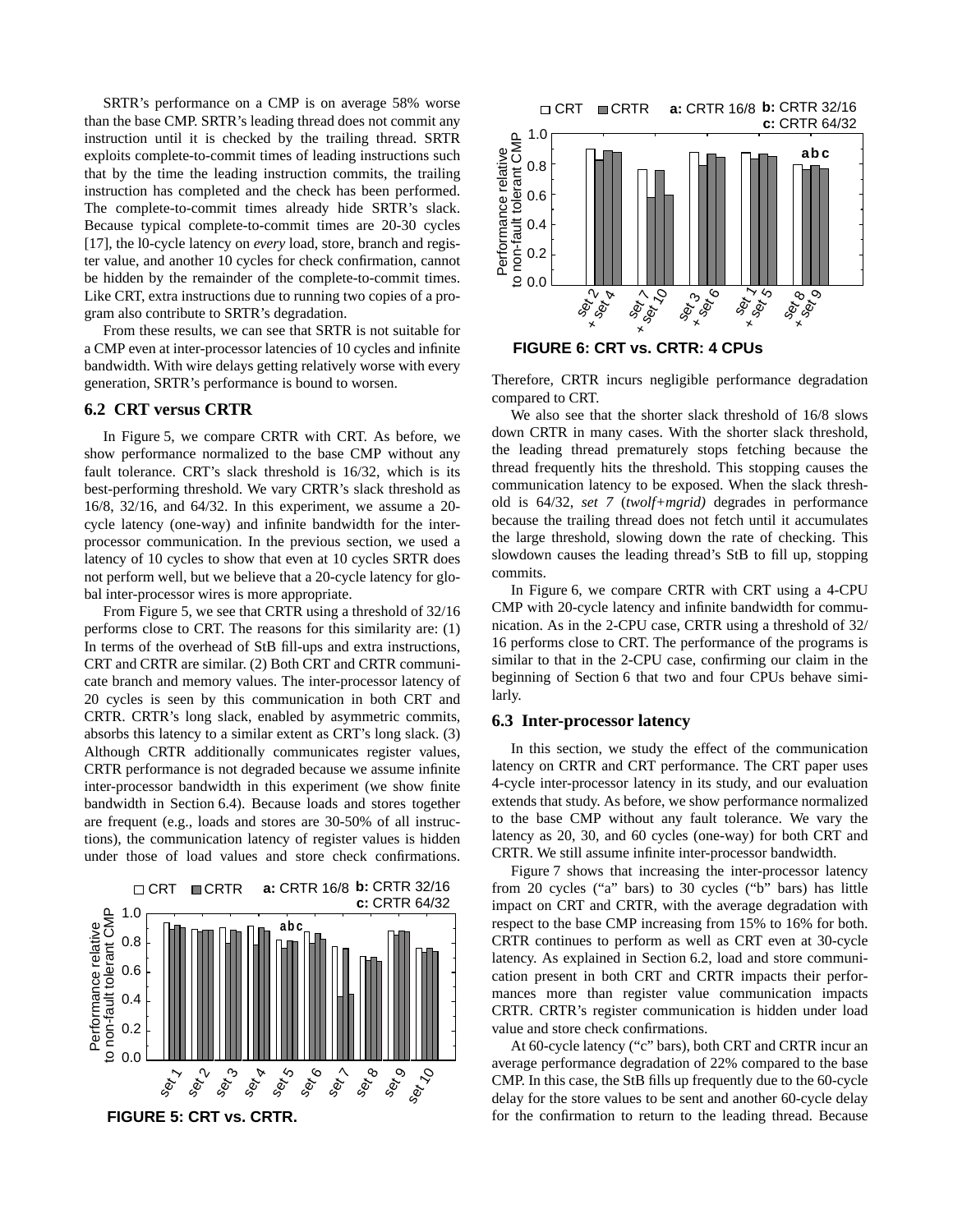

#### <span id="page-10-1"></span>**FIGURE 7: Effect of inter-processor latency**

such fill-ups occur for both CRT and CRTR, CRTR falls only slightly  $(< 1\%)$  behind CRT, even at 60-cycle latency.

The long slack enabled by asymmetric commit makes CRTR tolerant to inter-processor communication latency of even 30 cycles. This tolerance is important for CRTR to be effective in future technologies in which global wire delays pose a serious problem for microprocessor and CMP performance.

#### <span id="page-10-0"></span>**6.4 Inter-processor bandwidth**

Finally, we study the effect of inter-processor bandwidth on CRTR. First, we present the bandwidth required by CRT and by CRTR using DBCE and using DDBCE. Then, we present the impact of finite bandwidth on CRTR performance. The SRTR paper [17] allows optimistic chaining of masking instructions in its study, and our evaluation with conservative DBCE (i.e., without chaining masking instructions) extends that study.

In [Table 3](#page-10-2), we compare CRT, CRTR with no DBCE, CRTR with conservative DBCE, and CRTR with DDBCE. We compute the bandwidth requirements for each technique by averaging across the bandwidth requirements of the individual programs. We also show the minimum and maximum values across the programs. The table also shows the impact of varying the DCQ size as 20, 30, and 60 entries for DBCE and DDBCE.

From the table, we see that while CRT communicates about 5.2 bytes/cycle, CRTR with no DBCE almost doubles the bandwidth at 9.8 bytes/cycle. DBCE using a 30-entry DCQ cuts down CRTR's bandwidth requirement to 7.8 bytes/cycle, a reduction of about 20%. DDBCE, also using a 30-entry DCQ, further reduces the requirement to 7.1 bytes/cycle, which is a reduction of 9% over DBCE. Note that although we consider all floating-point instructions as masking, floating-point programs have non-masking integer instructions (e.g., address calculators, loop indices) which chain and reduce bandwidth even under DBCE.

Looking at the figures for DCQ size variation, we see that a 20-entry DCQ is within 95% of a 30-entry DCQ for both DBCE

<span id="page-10-2"></span>**Table 3: Bandwidth requirements in bytes/cycle**

|     | <b>CRT</b> | <b>CRTR</b> | <b>DBCE</b> |     | <b>DDBCE</b> |     |     |     |
|-----|------------|-------------|-------------|-----|--------------|-----|-----|-----|
|     |            |             | 20          | 30  | 60           | 20  | 30  | 60  |
| Max | 6.1        | 12.2        | 9.6         | 8.1 | 8.0          | 8.6 | 7.4 |     |
| Min | 4.2        | 7.4         | 7.1         | 6.8 | 6.8          | 6.7 | 6.6 | 6.5 |
| Avg | 5.2        | 9.8         | 8.2         | 7.8 | 7.6          | 7.4 | 7.1 | 6.9 |



<span id="page-10-4"></span>**FIGURE 8: Effect of inter-processor bandwidth**

and DDBCE. A 60-entry DCQ provides only an additional 3% reduction. These numbers show that a DCQ size as small as 20 entries captures most of the benefit of DBCE and DDBCE. This small size makes the issues discussed in [Section 5.2](#page-6-0) tractable in a real DCQ implementation.

In [Table 4,](#page-10-3) we show average chain length—using a DCQ of size 30 instructions—for DBCE ignoring masking, conservative DBCE which does not chain masking instructions, and DDBCE. The numbers in [Table 3](#page-10-2) and [Table 4](#page-10-3) do not correlate linearly because of the following observations: (1) The total bandwidth is due to load/store/branch values and register values. DBCE and DDBCE target only the register value bandwidth component. Therefore, a chain length of m does not imply a reduction in total bandwidth by a factor of m. Moreover, an increase in average chain length by a factor of x% (going from DBCE to DDBCE) does not imply a reduction in total bandwidth of x%. (2) The last instruction of each chain further affects the extent to which the register value bandwidth is reduced. For instance, a DBCE chain may end in a load [\(Section 5.1\)](#page-5-2). Such a chain does not contribute anything to the register value bandwidth because the load value is sent anyway, whereas a chain ending in a register ALU operation contributes one register value to the register value bandwidth. Similarly, a DDBCE chain may end in a branch ([Section 5.2\)](#page-6-0). Such a chain does not require any register value bandwidth, because the branch outcome is sent anyway.

In [Figure 8](#page-10-4), we plot CRT, CRTR with DDBCE and conservative DBCE using a restricted bandwidth of 7 bytes/cycle ("a" bars), and 6 bytes/cycle ("b" bars). We pick these bandwidth points based on [Table 3](#page-10-2). We want to show the performance penalty of using DBCE at DDBCE's required bandwidth of 7 bytes/cycle; and the penalties of using DBCE and DDBCE at a bandwidth of 6 bytes/cycle, which is lower than DDBCE's required bandwidth. We do not show CRTR with no DBCE since its bandwidth requirements are even higher. We use a latency of 20 cycles, and as before, we show performance normalized to the base CMP without any fault tolerance.

CRTR with DDBCE using 7 bytes/cycle performs as well as CRT, which needs only 5 bytes/cycle. However, CRTR with

<span id="page-10-3"></span>**Table 4: Average chain length**

| <b>Benchmarks</b> | <b>Ignore Masking</b> | <b>DBCE</b> | <b>DDBCE</b> |  |
|-------------------|-----------------------|-------------|--------------|--|
|                   |                       |             |              |  |
| FP                |                       | 1.35        | . 43         |  |